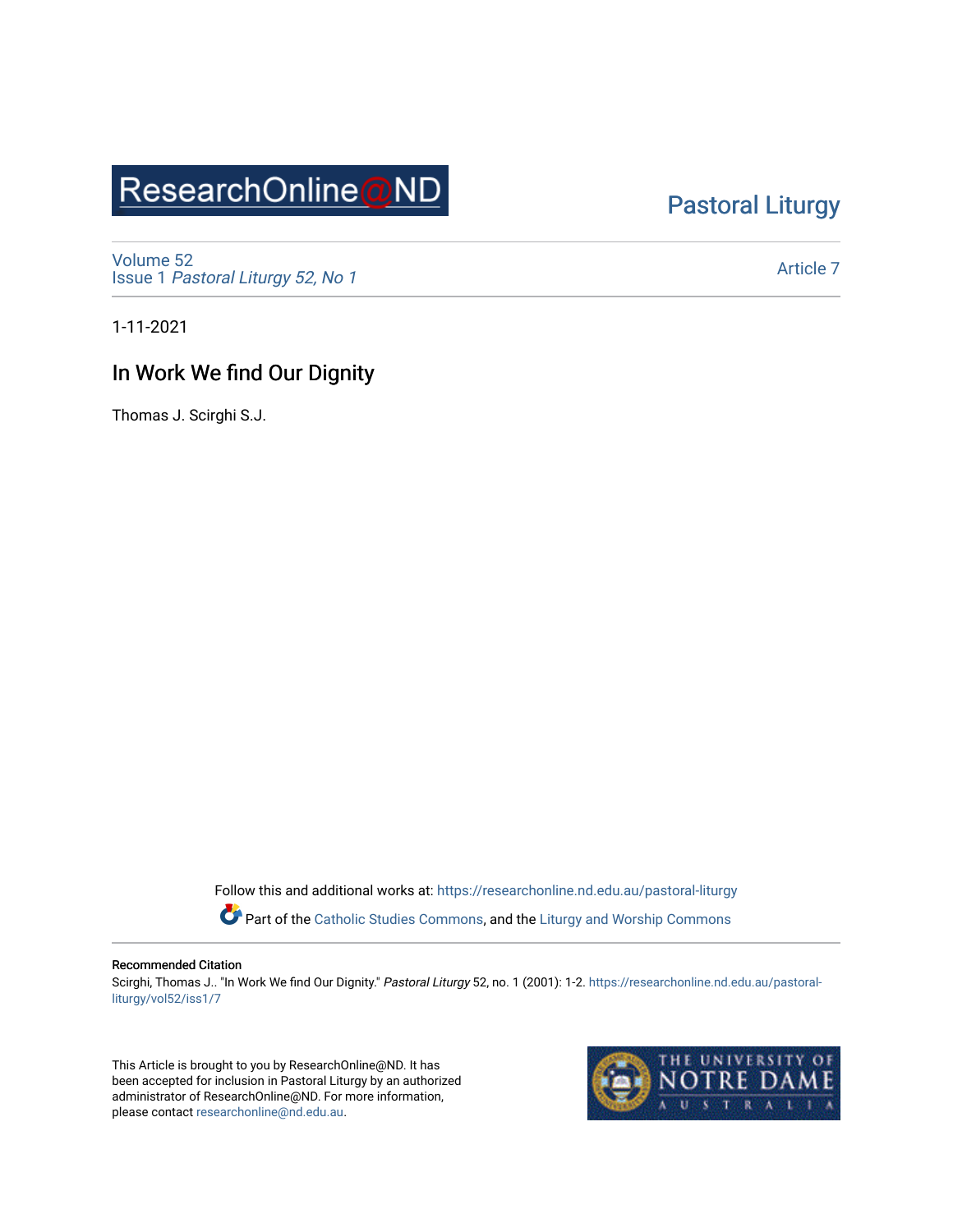#### *In Work We find Our Dignity*

By Thomas J. Scirghi, S.J.

In the beginning man and woman worked. From the moment Adam emerged from that lump of clay imbued with God's breath, they picked up tools and went to work, tilling the soil. The story of creation strikes me strange sometimes. Here we have almighty God creating the universe, with the planets, the stars, the flora and fauna. And then God designs a garden of paradise, places two people there, and sends them off *to work*, charging them to 'take dominion of the planet.' Why not simply seat them on thrones, place them on a palace balcony where they could view the garden and watch over it? Instead, they must work it. It appears that human labour is important to God.

In the Scripture, many people are introduced by the work they do. We hear of shepherds, fishermen, midwives, women drawing water, priests and soldiers. We learn that Paul was a tentmaker, Lydia traded in purple goods, Matthew and Zacchaeus were tax collectors, and Jesus was a carpenter. Also, Pope Francis mentions that in the Bible many people meet God while at work: Moses heard God's voice while tending Jethro's flocks, and Jesus called the disciples while they were fishing. Even God worked. It took six days for creation to unfold, and then God rested. I suppose that being made in the image and likeness of God means that we too must work, as well as rest.

The sacredness of work is expressed well in the prayer 'For the Sanctification of Human Labour.' (This prayer is found in the Roman Missal under the heading 'Masses and Prayers for Various Needs and Occasions,' n. 26). Here we read, 'O God, who through human labour never cease to perfect and govern the vast work of creation, listen to the supplications of your people and grant that all men and women may find work that befits their dignity, joins them more closely to one another and enables them to serve their neighbours.'

Our liturgy, too, is work. Its root word, *leitourgia,* means 'the work of the people.' We are always working. And it is through our work that we find our dignity and we are joined with one another. The Church regards human labour rather highly. Look back to Pope Leo XIII in *Rerum Novarum*: 'The Church should not be so preoccupied with the spiritual concerns of her children as to neglect their temporal and earthly interests.' The teaching of *Rerum Novarum*, published in 1891, provides a landmark for the Church. This is why later popes have commemorated its anniversary: Pius XI for the 40<sup>th</sup> anniversary, Paul VI for the 80<sup>th</sup>, John Paul II for the 90<sup>th</sup> and the centenary. Also, John Paul II coined the term, the 'Gospel of Work.' He says that the value of work is determined by, not so much the kind of work being done, but by the person who is doing the work.

Our work should enable us to flourish in three significant areas. First, work enables us to support ourselves and our families. Second, by working we can make a contribution to the greater community through the goods and services we produce and the money we earn. Third, our work should provide us with a source of creativity. In sum, human labour should support human dignity.